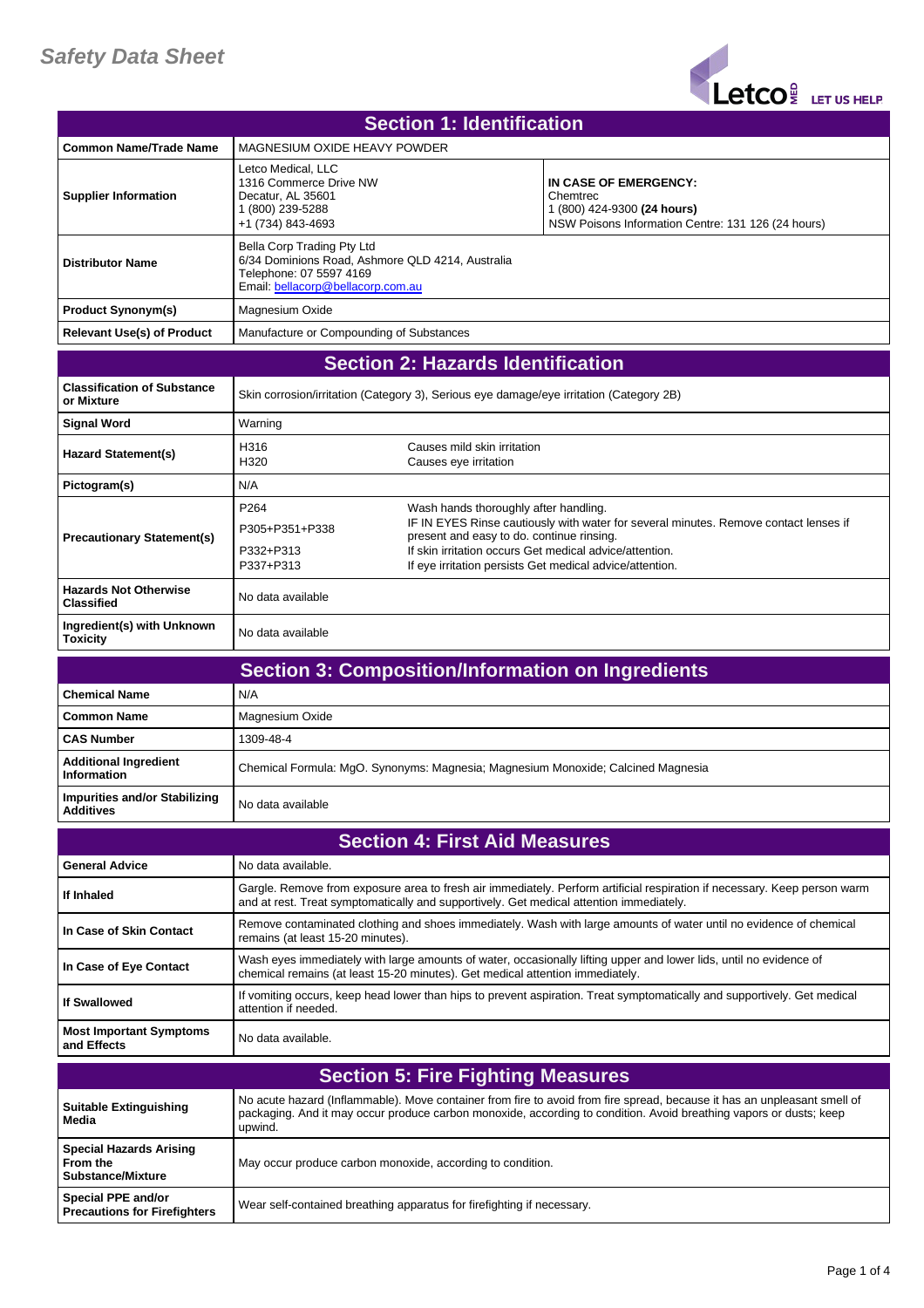| <b>Section 6: Accidental Release Measures</b>                                                  |                                                                                                                                                                                                                                    |  |
|------------------------------------------------------------------------------------------------|------------------------------------------------------------------------------------------------------------------------------------------------------------------------------------------------------------------------------------|--|
| <b>Personal Precautions,</b><br><b>Protective Equipment and</b><br><b>Emergency Procedures</b> | Wear dust mask, rubber glove, apron, and boot, etc. when working.                                                                                                                                                                  |  |
| <b>Methods and Materials</b><br><b>Used for Containment</b>                                    | Ventilate enough until processing ends for the room. Sweep, collect and dispose the dust. Watering is effective. If diluted<br>with water, do the dissolution neutralizing with acid when draining it because alkalinity is shown. |  |
| <b>Cleanup Procedures</b>                                                                      | Ventilate enough until processing ends for the room. Sweep, collect and dispose the dust. Watering is effective. If diluted<br>with water, do the dissolution neutralizing with acid when draining it because alkalinity is shown. |  |

| <b>Section 7: Handling and Storage</b> |                                                                                                                                                                                                                                                                                                                                                              |  |
|----------------------------------------|--------------------------------------------------------------------------------------------------------------------------------------------------------------------------------------------------------------------------------------------------------------------------------------------------------------------------------------------------------------|--|
| Precautions for Safe<br>Handling       | Set up local exhaust ventilation and collection dust equipment or handle in the place where ventilation is good. Set up<br>equipment to wash eyes and wash the body near the handling place in the emergency. Prevent dust from dispersing when<br>working. Work from the windward about work in outdoor. Wash your hand and face, etc. well after handling. |  |
| <b>Conditions for Safe Storage</b>     | Avoid water and moisture, and keep it in the indoor warehouse. Seal up remainder after package is opened.                                                                                                                                                                                                                                                    |  |

| <b>Section 8: Exposure Controls/Personal Protection</b>                 |                                                                                                                                                     |  |
|-------------------------------------------------------------------------|-----------------------------------------------------------------------------------------------------------------------------------------------------|--|
| <b>Components with</b><br><b>Workplace Control</b><br><b>Parameters</b> | Exposure Control: 3 mg/m3 (inhalable dust), 10 mg/m3 (total dust) ACGIH (2004) TWA.                                                                 |  |
| <b>Appropriate Engineering</b><br><b>Controls</b>                       | Provide local exhaust ventilation system to meet published exposure limits.                                                                         |  |
| <b>PPE - Eye/Face Protection</b>                                        | Employee must wear splash-proof or dust-resistant safety goggles to prevent eye contact with this substance.                                        |  |
| PPE - Skin Protection                                                   | Employee must wear appropriate protective gloves to prevent contact with this substance.                                                            |  |
| <b>PPE - Body Protection</b>                                            | Employee must wear appropriate protective (impervious) clothing and equipment to prevent repeated or prolonged skin<br>contact with this substance. |  |
| <b>PPE - Respiratory</b><br><b>Protection</b>                           | Employee must wear appropriate dust-respirator to prevent inhale with this substance.                                                               |  |

| <b>Section 9: Physical and Chemical Properties</b>       |                        |  |
|----------------------------------------------------------|------------------------|--|
| Appearance                                               | Fine powder. White.    |  |
| <b>Upper/Lower Flammability</b><br>or Explosive Limits   | No data available      |  |
| Odor                                                     | None                   |  |
| <b>Vapor Pressure</b>                                    | No data available      |  |
| <b>Odor Threshold</b>                                    | No data available      |  |
| <b>Vapor Density</b>                                     | No data available      |  |
| рH                                                       | about 10.4 (4% slurry) |  |
| <b>Relative Density</b>                                  | No data available      |  |
| <b>Melting Point/Freezing</b><br>Point                   | 2800°C                 |  |
| <b>Solubility</b>                                        | 0.0006% (water)        |  |
| <b>Initial Boiling Point and</b><br><b>Boiling Range</b> | 3600°C                 |  |
| <b>Flash Point</b>                                       | No data available      |  |
| <b>Evaporation Rate</b>                                  | No data available      |  |
| <b>Flammability (Solid, Gas)</b>                         | No data available      |  |
| <b>Partition Coefficient</b>                             | No data available      |  |
| <b>Auto-Ignition Temperature</b>                         | No data available      |  |
| Decomposition<br><b>Temperature</b>                      | No data available      |  |
| <b>Viscosity</b>                                         | No data available      |  |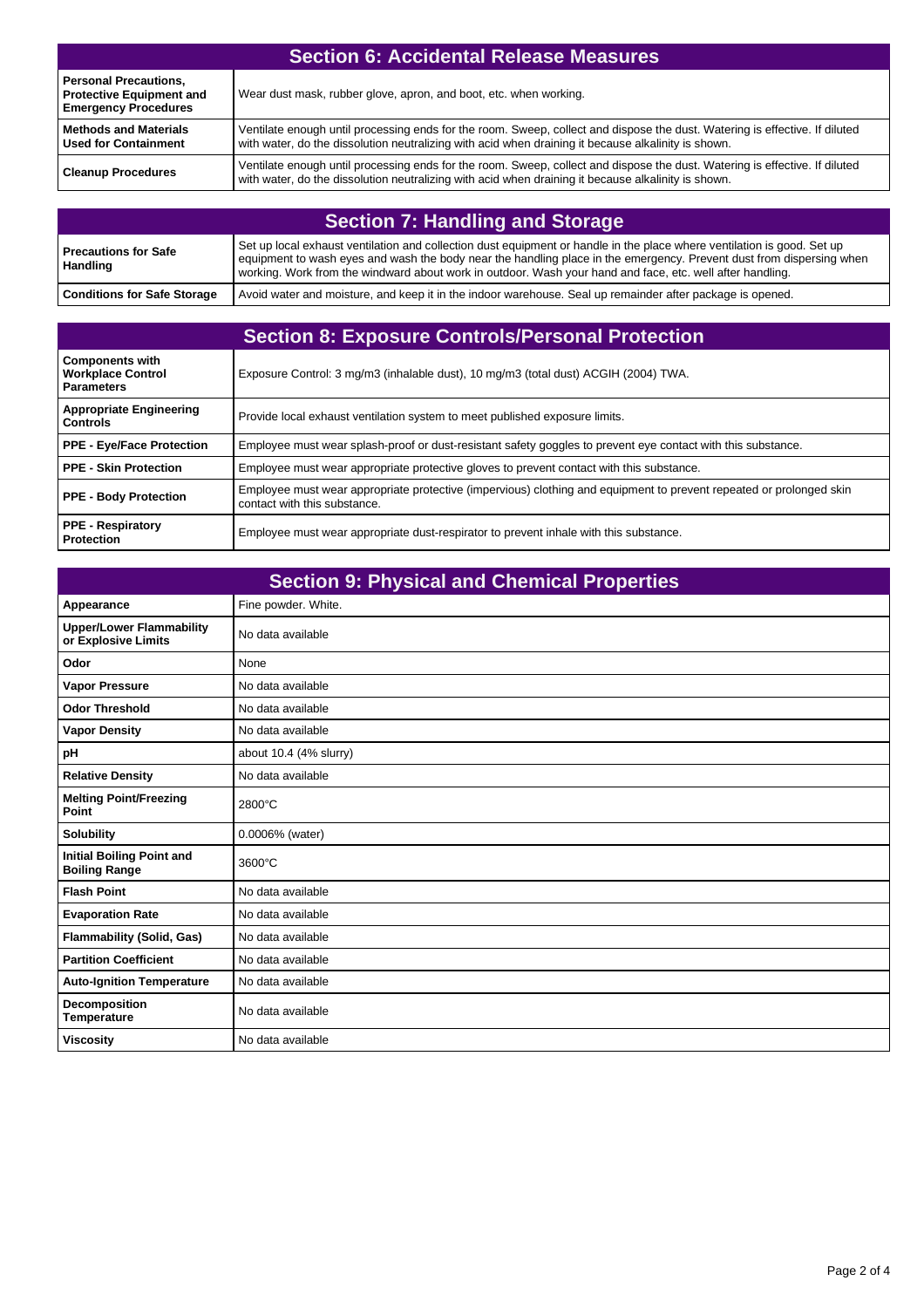| <b>Section 10: Stability and Reactivity</b>         |                                                                                                                                                                                  |  |
|-----------------------------------------------------|----------------------------------------------------------------------------------------------------------------------------------------------------------------------------------|--|
| <b>Reactivity</b>                                   | No data available                                                                                                                                                                |  |
| <b>Chemical Stability</b>                           | There is a hygroscopicity (water permeability). It changes to Magnesium hydroxide. Carbon dioxide and moisture in the air<br>are absorbed and it changes to magnesium carbonate. |  |
| <b>Possibility of Hazardous</b><br><b>Reactions</b> | Will not occur.                                                                                                                                                                  |  |
| <b>Conditions to Avoid</b>                          | No data available.                                                                                                                                                               |  |
| <b>Incompatible Materials</b>                       | No data available.                                                                                                                                                               |  |
| <b>Hazardous Decomposition</b><br><b>Products</b>   | No data available.                                                                                                                                                               |  |

|                                                                               | <b>Section 11: Toxicological Information</b>                                                  |
|-------------------------------------------------------------------------------|-----------------------------------------------------------------------------------------------|
| <b>Acute Toxicity - LD50 Oral</b>                                             | Oral LD50 over 5000mg/kg (female mouse)                                                       |
| <b>Acute Toxicity - Inhalation</b>                                            | No data available                                                                             |
| <b>Acute Toxicity - Dermal</b>                                                | May cause irritation, if contact at long time. Causes mild skin irritation "Classification 3" |
| <b>Acute Toxicity - Eye</b>                                                   | May cause irritation. Causes eye irritation "Classification 2B"                               |
| <b>Skin Corrosion/Irritation</b>                                              | No data available                                                                             |
| <b>Serious Eye</b><br>Damage/Irritation                                       | No data available                                                                             |
| <b>Respiratory or Skin</b><br><b>Sensitization</b>                            | No data available                                                                             |
| <b>Germ Cell Mutagenicity</b>                                                 | Negative                                                                                      |
| <b>Carcinogenicity IARC</b>                                                   | No data available                                                                             |
| <b>Carcinogenicity ACGIH</b>                                                  | No data available                                                                             |
| <b>Carcinogenicity NTP</b>                                                    | No data available                                                                             |
| <b>Carcinogenicity OSHA</b>                                                   | No data available                                                                             |
| <b>Reproductive Toxicity</b>                                                  | No data available                                                                             |
| <b>Specific Target Organ</b><br><b>Toxicity - Single Exposure</b>             | No data available                                                                             |
| <b>Specific Target Organ</b><br><b>Toxicity - Repeated</b><br><b>Exposure</b> | No data available                                                                             |
| <b>Aspiration Hazard</b>                                                      | No data available                                                                             |

| <b>Section 12: Ecological Information</b> |                   |  |
|-------------------------------------------|-------------------|--|
| <b>Toxicity</b>                           | No data available |  |
| <b>Persistence and</b><br>Degradability   | No data available |  |
| <b>Bio-accumulative Potential</b>         | No data available |  |
| <b>Mobility in Soil</b>                   | No data available |  |
| <b>Other Adverse Effects</b>              | No data available |  |

| <b>Section 13: Disposal Considerations</b>              |                                                                                    |  |
|---------------------------------------------------------|------------------------------------------------------------------------------------|--|
| <b>Waste Treatment Methods</b><br><b>Product</b>        | Observe all federal, state and local regulations when disposing of this substance. |  |
| <b>Waste Treatment Methods</b><br>Packaging             | No data available                                                                  |  |
| <b>Special Precautions Landfill</b><br>or Incinerations | No data available                                                                  |  |
| <b>Other Information</b>                                | No data available                                                                  |  |

| <b>Section 14: Transport Information</b> |                      |  |
|------------------------------------------|----------------------|--|
| <b>UN Number</b>                         | Not dangerous goods. |  |
| <b>UN Proper Shipping Name</b>           | N/A                  |  |
| <b>Transport Hazard Class(es)</b>        | N/A                  |  |
| <b>Packaging Group</b>                   | N/A                  |  |
| <b>Environmental Hazards</b>             | N/A                  |  |